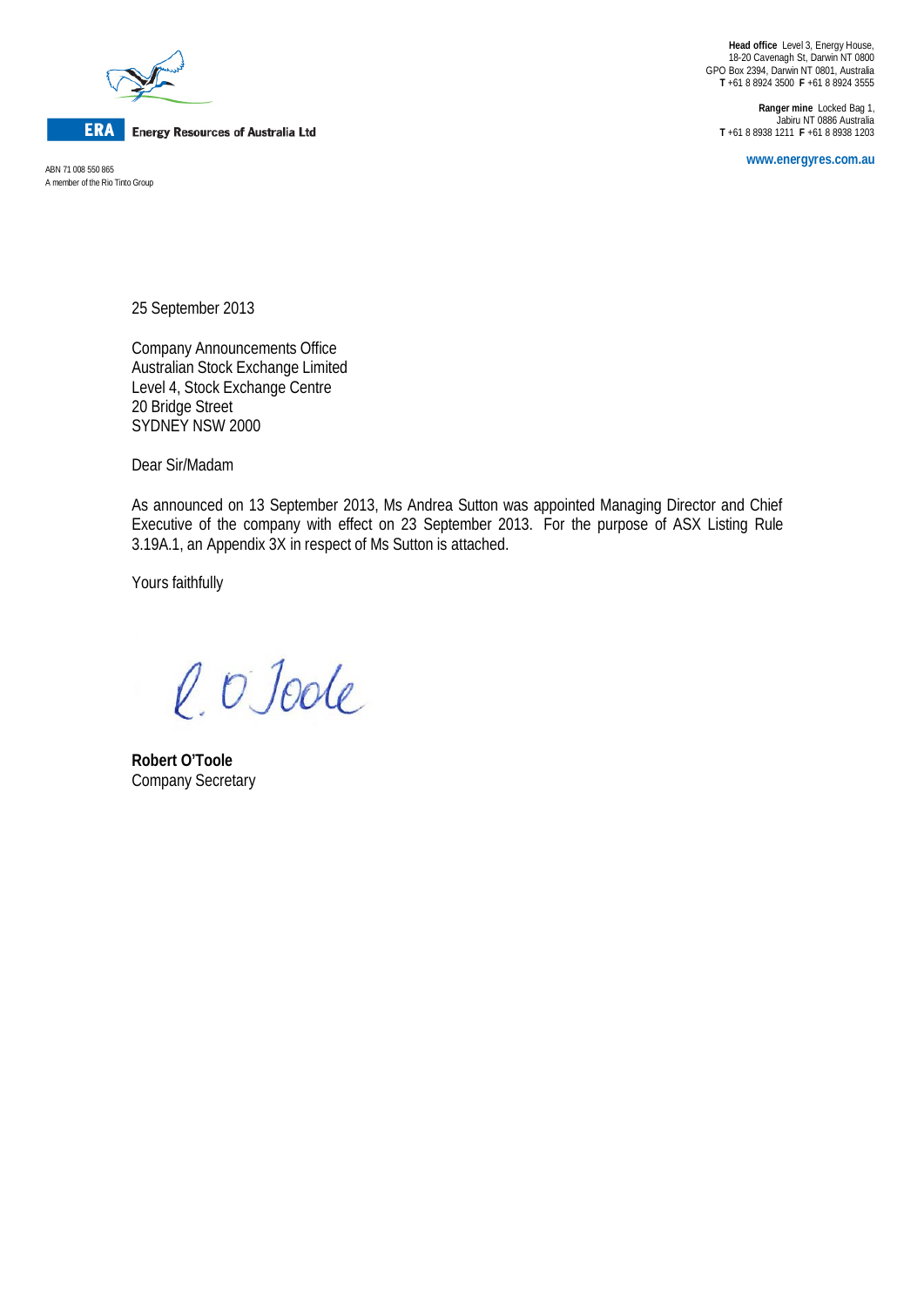*Rule 3.19A.1*

## **Appendix 3X**

## **Initial Director's Interest Notice**

*Information or documents not available now must be given to ASX as soon as available. Information and documents given to ASX become ASX's property and may be made public.*

Introduced 30/9/2001.

| Name of entity | <b>Energy Resources of Australia Limited</b> |
|----------------|----------------------------------------------|
| <b>ABN</b>     | 71 008 550 865                               |

We (the entity) give ASX the following information under listing rule 3.19A.1 and as agent for the director for the purposes of section 205G of the Corporations Act.

| Name of Director    | Andrea Sutton     |
|---------------------|-------------------|
| Date of appointment | 23 September 2013 |

**Part 1 - Director's relevant interests in securities of which the director is the registered holder** *In the case of a trust, this includes interests in the trust made available by the responsible entity of the trust*

Note: In the case of a company, interests which come within paragraph (i) of the definition of "notifiable interest of a director" should be disclosed in this part.

| Number & class of securities |                                                                                                                                                                                                                                                                                                                                                                          |  |
|------------------------------|--------------------------------------------------------------------------------------------------------------------------------------------------------------------------------------------------------------------------------------------------------------------------------------------------------------------------------------------------------------------------|--|
| 8,895                        | Rio Tinto Limited ordinary shares                                                                                                                                                                                                                                                                                                                                        |  |
| 2,888                        | Options to acquire Rio Tinto Limited ordinary shares under the Rio Tinto Limited Share<br>Option Plan 2004 and Share Savings Plan.                                                                                                                                                                                                                                       |  |
| 8,953                        | Rights ("Rights") to be granted ordinary shares in Rio Tinto Limited being:                                                                                                                                                                                                                                                                                              |  |
|                              | Rights under the Rio Tinto Limited Bonus Deferral Plan as amended from<br>746<br>$\bullet$<br>time to time ("BDP");<br>4,717 Rights under the Rio Tinto Limited Performance Share Plan as amended<br>$\bullet$<br>from time to time ("PSP"); and<br>3,490 Rights under the Rio Tinto Limited Management Share Plan as amended<br>$\bullet$<br>from time to time ("MSP"). |  |

<sup>+</sup> See chapter 19 for defined terms.